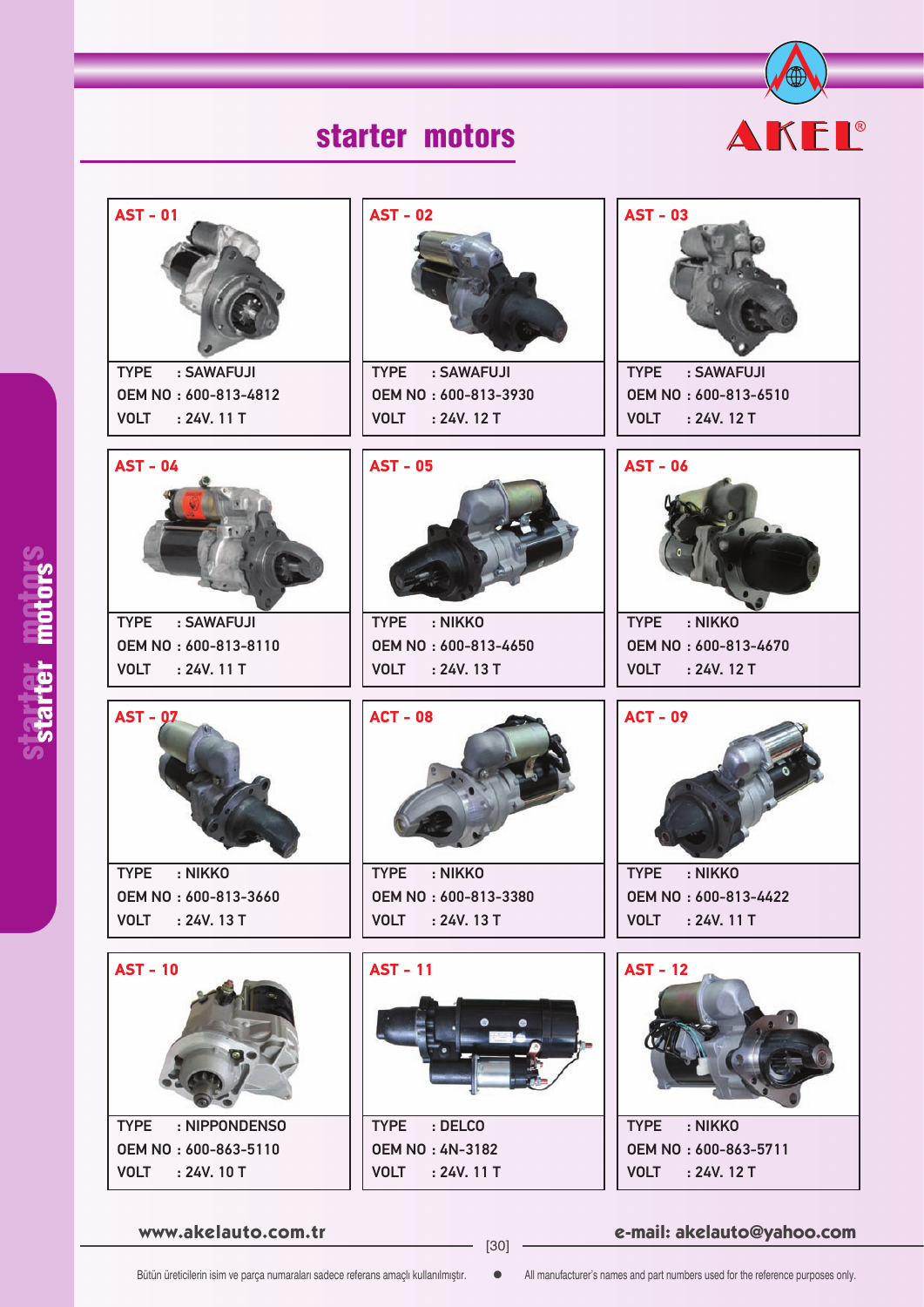



**www.akelauto.com.tr e-mail: akelauto@yahoo.com** [31]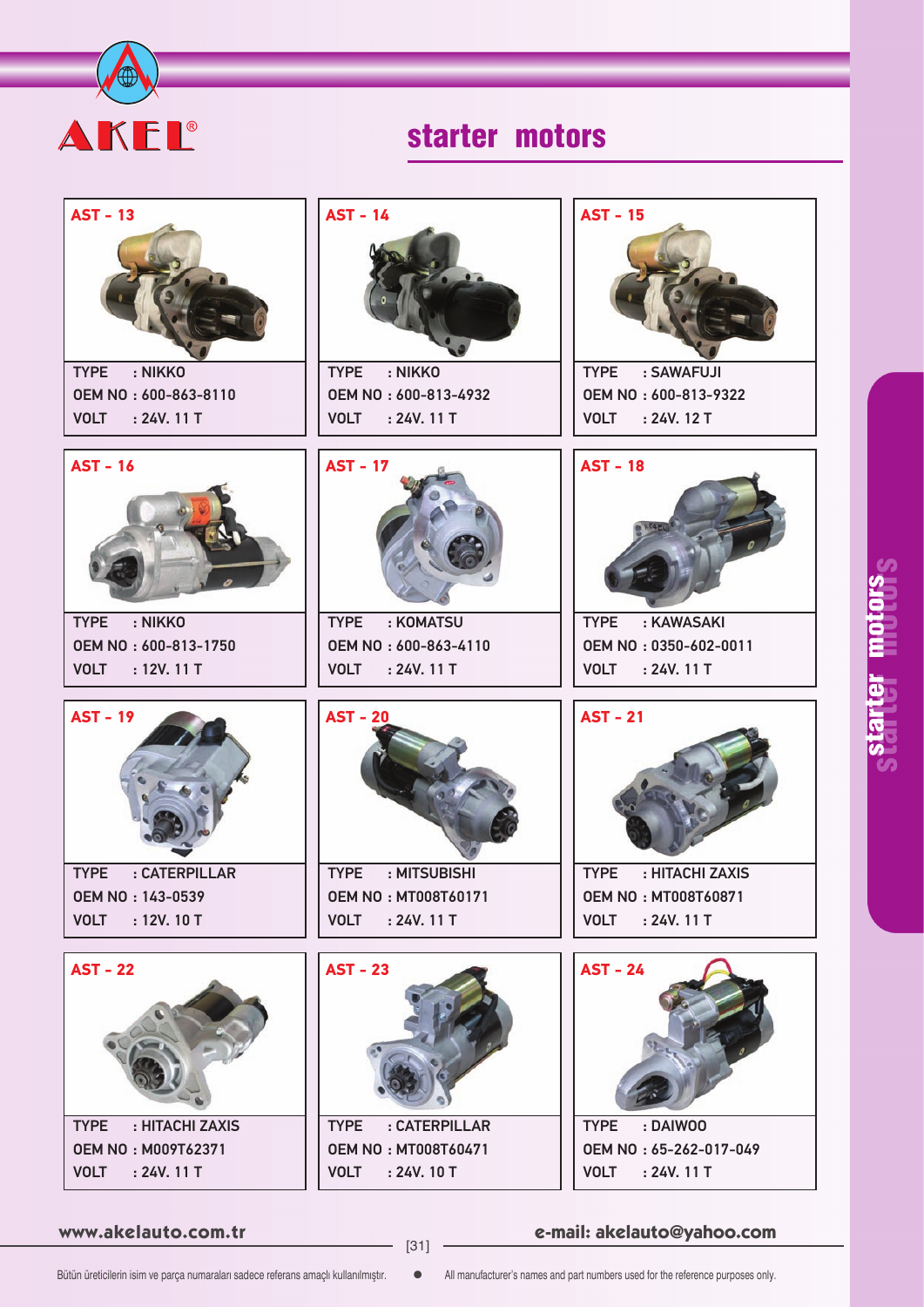



**www.akelauto.com.tr e-mail: akelauto@yahoo.com** [32]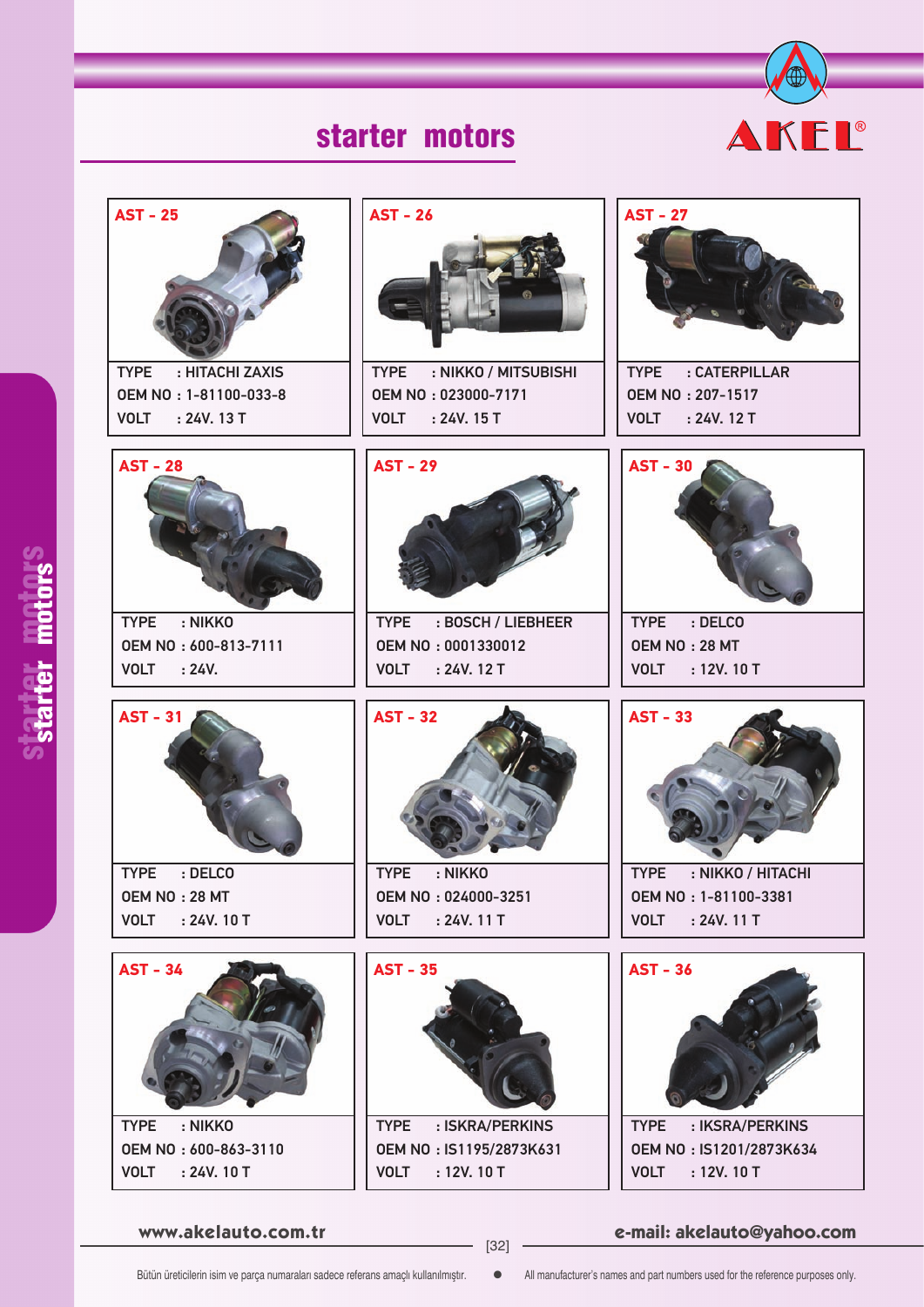

| <b>AST - 37</b>                                       | <b>AST - 38</b>                                            | <b>AST - 39</b>                            |
|-------------------------------------------------------|------------------------------------------------------------|--------------------------------------------|
| : CUMMINS/KAWASAKI<br><b>TYPE</b>                     | : CATERPILLAR<br><b>TYPE</b>                               | <b>TYPE</b><br>: DENSO/KOMATSU             |
| <b>OEM NO: 3957597</b><br><b>VOLT</b><br>: 24V. 10T   | OEM NO: 128000-5720/143-0538<br><b>VOLT</b><br>: 12V. 10 T | OEM NO: 600.813.3240<br>VOLT : 24V. 11 T   |
|                                                       |                                                            |                                            |
| <b>AST - 40</b>                                       | <b>AST - 41</b>                                            | <b>AST - 42</b>                            |
| <b>TYPE</b><br>: DENSO/CAT<br><b>OEM NO: 3Y8850</b>   | <b>TYPE</b><br>: MITSUBISHI/HITACHI                        | : ISKRA/JCB<br><b>TYPE</b>                 |
|                                                       | <b>OEM NO: M009T80971</b>                                  | OEM NO: 320/09032                          |
| <b>VOLT</b><br>: 24V. 15 T                            | <b>VOLT</b><br>: 24V. 11T                                  | <b>VOLT</b><br>: 12V. 11 T                 |
| <b>AST - 43</b><br><b>TYPE</b><br>: ISKRA/CATERPILLAR | <b>AST - 44</b><br>: KOMATSU/YANMAR<br><b>TYPE</b>         | <b>AST - 45</b><br><b>TYPE</b><br>: YANMAR |
| <b>OEM NO: 382-5901</b>                               | OEM NO: 129953-77010                                       | OEM NO: 123900-77010                       |
| <b>VOLT</b><br>: 24V. 10 T                            | <b>VOLT</b><br>: 12V.9T                                    | : 12V.9T<br><b>VOLT</b>                    |
| <b>AST - 46</b>                                       | <b>AST - 47</b>                                            | <b>AST - 48</b>                            |
| : VOLVO/BOMAG<br><b>TYPE</b>                          | : MARELLİ<br><b>TYPE</b>                                   | : MARELLİ<br><b>TYPE</b>                   |
| <b>OEM NO: 20405828</b>                               | <b>OEM NO: 2873K405</b>                                    | <b>OEM NO: 2873K404</b>                    |
| <b>VOLT</b><br>: 12V.9T                               | <b>VOLT</b><br>: 12V. 10 T                                 | <b>VOLT</b><br>: 12V. 10 T                 |

**www.akelauto.com.tr e-mail: akelauto@yahoo.com** [33]